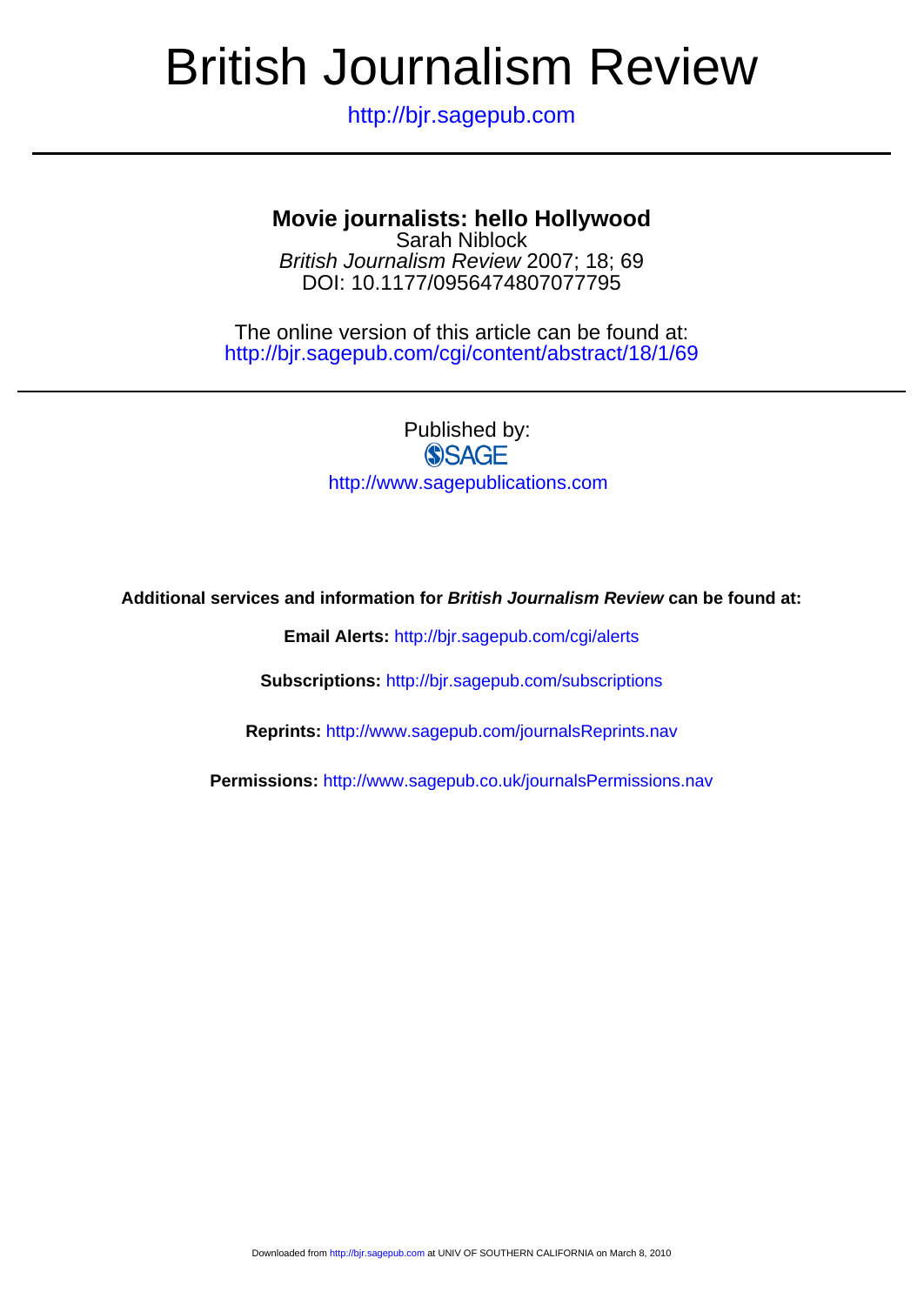# Movie journalists: hello Hollywood

*Sarah Niblock*



*Orson Welles in* Citizen Kane

The on-screen image of the roving reporter has captivated British filmgoers since the very beginnings of cinema. Even before the advent of the "talkies", Charlie Chaplin made his on-screen debut playing swindler-come-journalist Edgar English in *Making a Living* (1914, director: Henry Lehrman). From Cary Grant's determined editor in *His Girl Friday* (1940, dir: Howard

©Sarah Niblock; DOI: 10.1177/0956474807077795; [2007/03] 18:1; 69-73; http://bjr.sagepub.com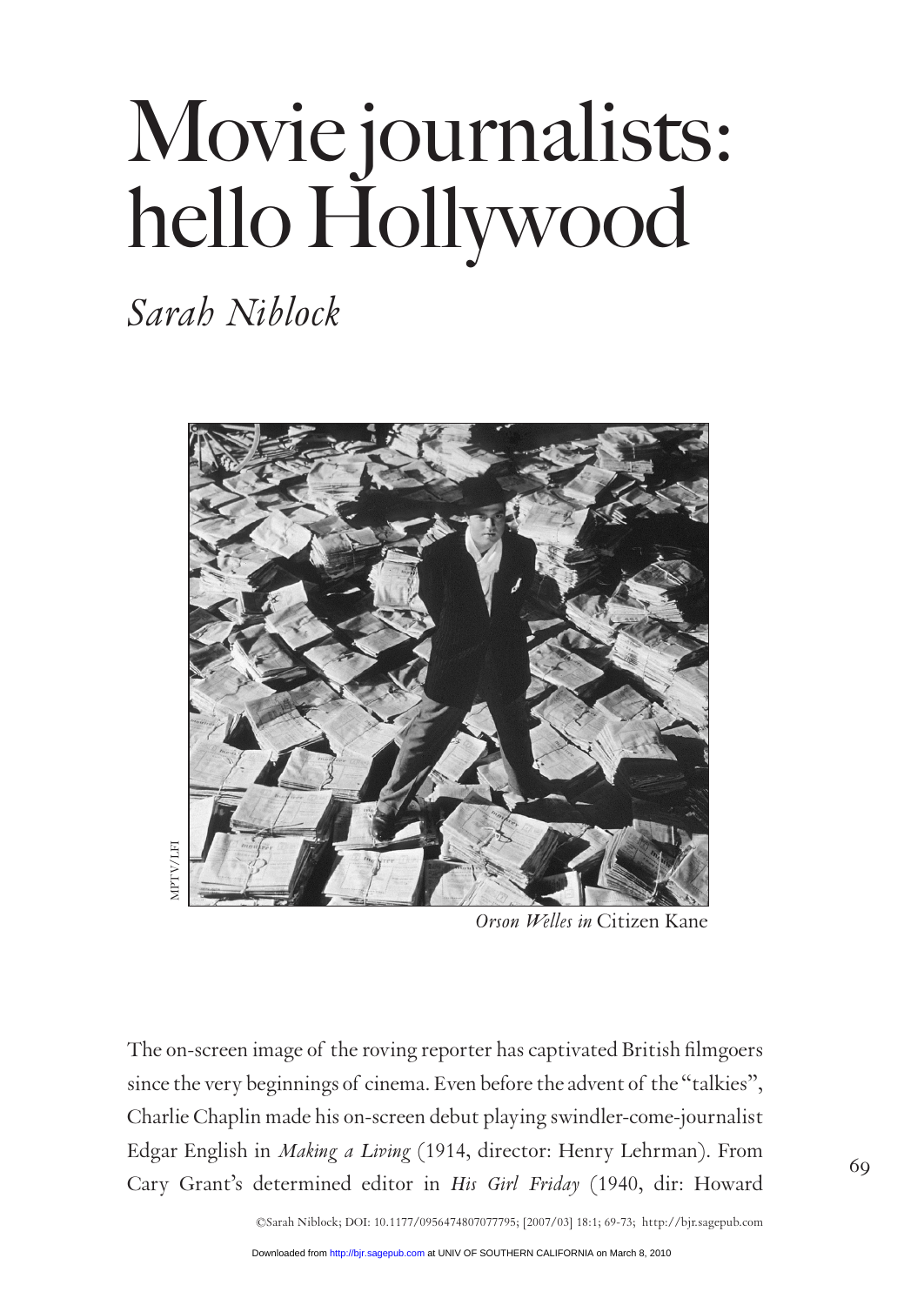Hawks), to Courtney Cox Arquette's ambitious TV journalist in the horror flick series *Scream* (1996, dir: Wes Craven), journalists on film have offered fantasy, fun and escapism to millions. Yet amid the plaudits paid to some of the most abiding Hollywood movies, it is easy to forget that Britain has an impressive canon of celluloid journalists of its own.

That could be changing, now it has emerged that three new high-profile, British-led or inspired productions are in the pipeline. The film rights to Rod Beacham's play, *Lies Have Been Told*, about the life and demise of infamous *Mirror* proprietor Robert Maxwell, have been bought by Hollywood producer Edward R Pressman, the man behind blockbuster *American Psycho* among others. Pressman is reported in *The Guardian* as saying: "Maxwell's story is *Citizen Kane* meets *Wall Street*". Meanwhile, Hollywood heart-throb Brad Pitt is set to play UK reporter Cal McCaffrey in a film version of the 2003 BBC mini-series *State of Play*. And according to *The Observer*, BBC Films is in advanced talks with financial backers over *Embeds*, the tale of an embedded newspaper journalist's travails in Iraq.

#### *The best examples*

Representations of journalists in UK films have ranged from the crusading to the unscrupulous to the romantic, with often a smattering of all three characteristics. By necessity, films have tended to over-dramatise the essentially routine nature of everyday newsroom activity. Nevertheless, each in its different way offers fascinating insights and parallels with real-world news production. As a product of their times, it is intriguing to witness how British films have depicted emerging concerns about the journalistic media, such as dumbing down, work-life balance, the woman's role in the newsroom, and unethical behaviour. However, little research has been done on British media representations of journalists.

Matthew C Ehrlich's excellent book *Journalism in the Movies* (Illinois, 2004) comprehensively charts the Hollywood depiction of American journalists with its rich array of stereotypes and exaggerations. Similarly, the University of Southern California's Annenberg School of Communication has a fascinating website on the *Image of the Journalist in Popular Culture* (www.ijpc.org), but its main focus is the USA. The films recurrently cited as the best examples of journalism on film are typically from the U.S., such as *All The President's Men*(1976, dir: Alan J. Pakula) and, more recently, George Clooney's treatment of Edward Murrow's public clash with Senator Joseph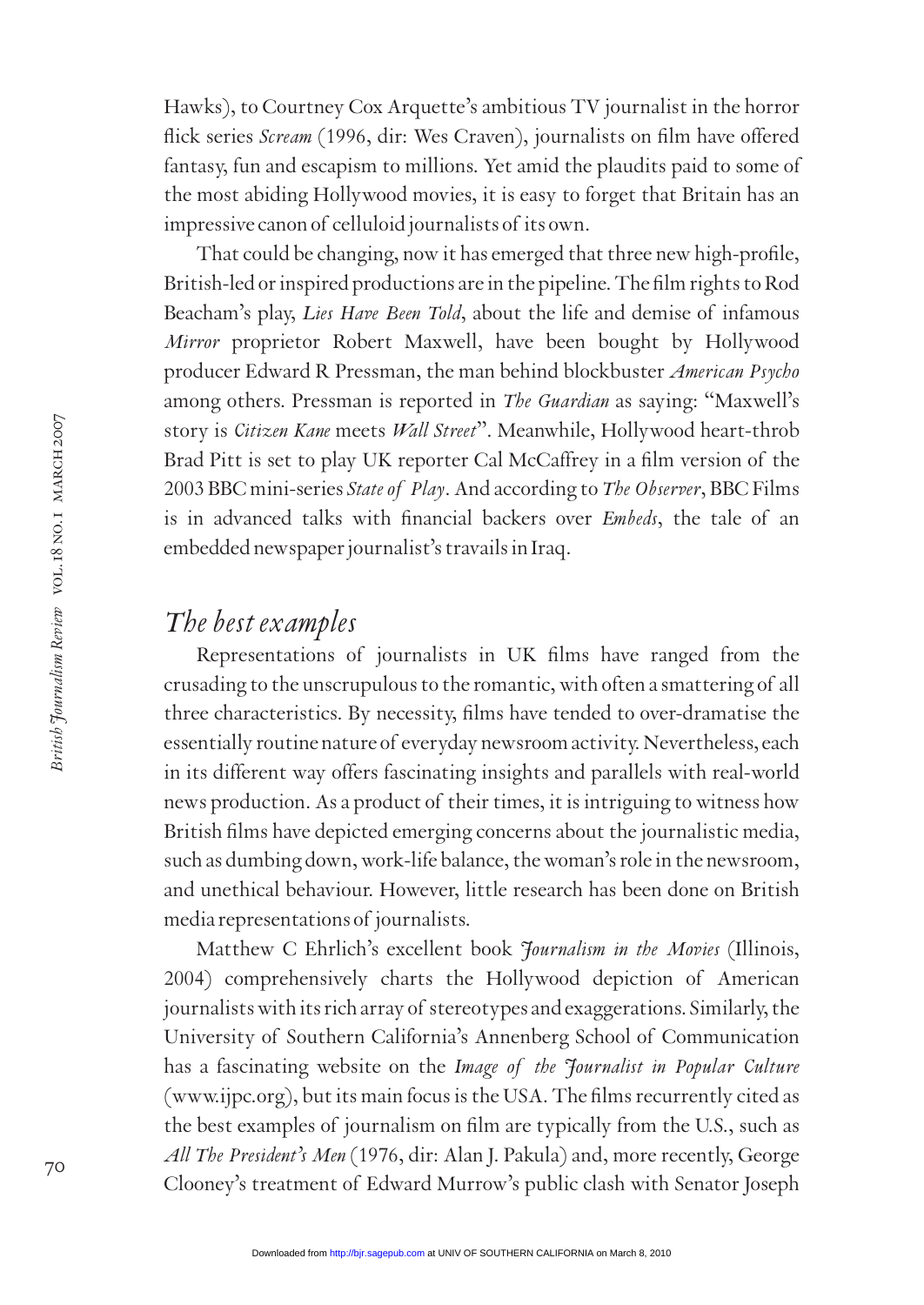I am completing a new book exploring the way journalism ethics have been treated in journalism films, not just in Hollywood but globally, and I have identified a number of British films and TV programmes depicting journalists in the course of my research. Admittedly, I have found that compared with Hollywood, fewer UK or European films feature journalists. There are a number of reasons that may explain this, cultural as well as practical. Firstly, the U.S. media have been seen historically as defenders of freedom of information, as enshrined in the U.S. Constitution in the First Amendment. While the UK and other countries have professional ethical codes of conduct for journalists, these documents are consensual and selfpolicing rather than being legally binding. Secondly, if we look at the history of film production, many journalists were conscripted to Hollywood in the 1920s and 30s as screenwriters. They appealed to the studio system because they could write sharp, wisecracking, screwball humour to tight production deadlines, and accepted far less money than their more literary screenwriter counterparts.

Despite the comparative lack of celluloid reporters in British production, journalism has nonetheless made a significant impact on the large and small screen. From crusaders to hapless hacks, there are many British examples worthy of analysis for their timely insights and commentary on real-world issues. One of the earliest examples of the journalist on screen here was in *Doss House*(1933, dir: John Baxter). Running for less than an hour, this British social drama depicts a night spent by an undercover reporter in a hostel for down-and-outs in the Bloomsbury area of central London. Disguised as a tramp, the reporter is on the hunt for an escaped convict. As well as telling the story, the film attempts to crusade subtly by illuminating the grim conditions the disadvantaged had to contend with. However, the image of the journalist as a defender of social justice was quite unusual in British cinema.

In *Sensation!*(1936, dir: Brian Desmond Hurst), the British film version of the stage play *The Murder Gang*, written by George Munroe and Basil Dean, a gang of competitive crime reporters race each other to the scene of every major killing in town. The film exposes every trick in the journalist's notebook as they try to out-scoop one another. One of the most ruthless reporters is the *Daily Post's* Pat Heaton who harangues and tricks the wife of a suspect in order to obtain evidence. Journalists are portrayed as slapdash,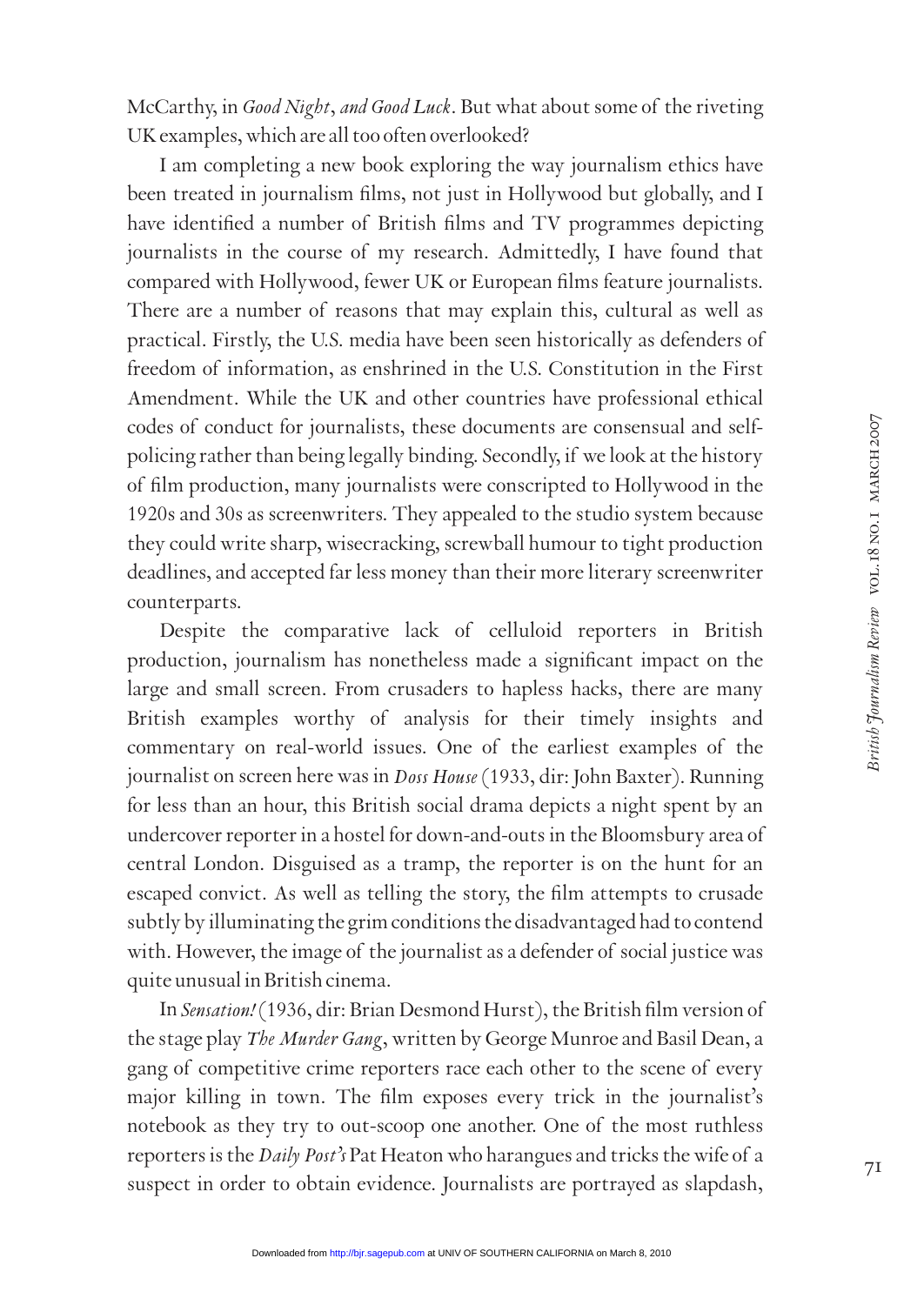shoddy and corrupt in comparison with the detective, who is meticulous in his fact-finding.

Post-Second World War productions in particular cemented the representation of the newsman – mostly, male journalists were shown – as a self-seeking opportunist. *Brighton Rock* (1947, dir: John Boulting), the murder thriller based on the novel of the same name by Graham Greene, is set in a malevolent and dark 1930s Brighton. Alan Wheatley plays Fred Hale, a seedy crime reporter for the *Daily Messenger* sent by his editor to the seaside town to distribute prize competition cards. Unfortunately, he is recognised byPinky Brown (Richard Attenborough) as the journalist whose story about Pinky's former gang leader inadvertently led to his demise. Hale's fate is sealed at the hands of the ruthless yet baby-faced hoodlum at the end of Brighton Pier. Greene, a film critic in the 1930s writing in *The Spectator*, compared British newspaper films adversely with American examples.

*Brighton Rock*is in stark contrast to representations on film of American newspapermen and women, who came to symbolise key elements of the American dream – the upholders of freedom, the exposers of corruption and the protectors of democracy. The troubled figure of Orson Welles's *Citizen Kane*, the newspaper proprietor apparently modelled on William Randolph Hearst, was symbolic of cultural life to Americans used to seeing cinema as a mirror of reality rather than an art form. *Observer* film critic Phillip French has argued that non-American cinema has a different relationship with reality: "Europeans... have seen the cinema as an art form but not central to life, and the newspaperman as a marginal, somewhat disreputable person."

#### *Dilemmas of journalists*

The fact that British newspaper proprietors enjoyed privilege and titles not shared by the working journalist – still do, come to that – did not go unnoticed by film-makers, which may help to explain the prevalence of the hard-drinking and crepuscular over the crusading in film representations. Certainly in the 1950s and 60s, British cinema continued to portray journalists as marginal figures, living on the boundaries of society, sometimes ill-equipped at forming lasting human relationships. Frequently they faced dilemmas in trying to reconcile their personal and professional identities. *Front Page Story*(1954, dir: Gordon Parry) follows a day in the life of *Daily World*news editor John Grant (Jack Hawkins).

Grant must negotiate the pressures from his proprietor and editor to find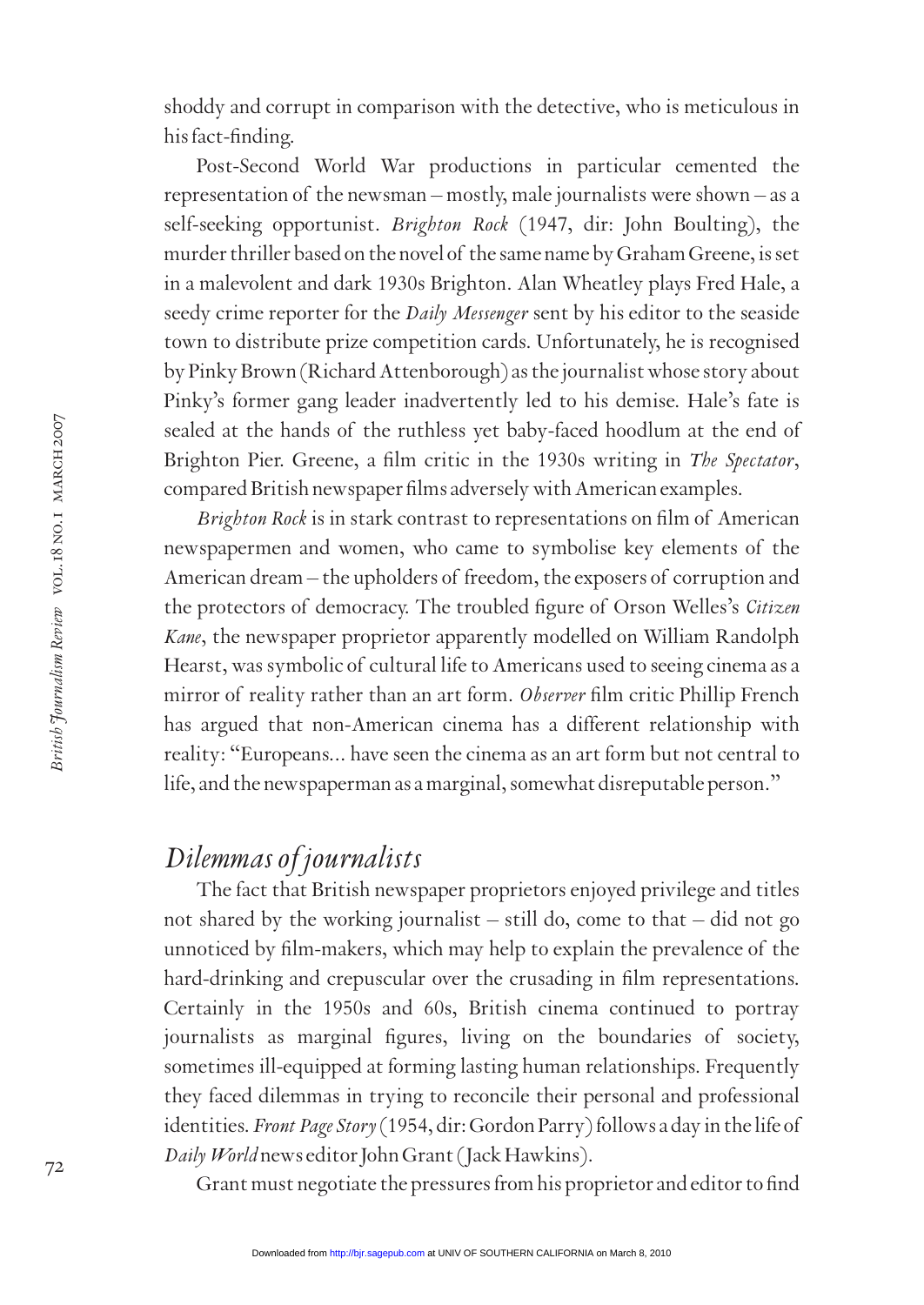sufficient sensational coverage to fill his pages. Simultaneously, he has to manage a diverse team of journalists, ranging from the bitter and cynical to the downright careerist. An underlying sub-plot is the stress and strain, the all-consuming heady nature of competition the industry places on Grant's marriage. This is manifested through the clatter of typewriters and looming deadlines. The figure of Grant is at the nexus of myriad factors, often conflicting, that journalists contend with when trying to produce news.

Edward Judd's embittered and shambolic Peter Stenning is a *Daily Express* reporter battling with alcoholism as he struggles to come to terms with his failed marriage in *The Day the Earth Caught Fire* (1961, dir: Val Guest). This film contains one of the most striking plotlines of any British journalism movie, as reporters try to piece together why the planet is overheating and heading towards imminent disaster. Legendary *Express* editor Arthur Christiansen plays a cameo, as himself, directing the newsroom's attempts to break down official secrecy to get to the facts. The sweltering heat and suffocating mists on the River Thames serve as a visual metaphor for the claustrophobia felt during the Cold War, especially as secret nuclear testing appears to be responsible for tilting the Earth off its axis. With his career and mental fitness in nosedive, Stenning is kept in check by cynical science reporter colleague Maguire, played by Leo McKern.

*Stenning:* Here's another planet trying to contact us... Are you receiving me? Are you receiving me? You are? Well get knotted!

*Maguire:* Must have been one hell of a big bang to give these seismograph readings.

*Stenning:*Tell me all about sunspots, Daddy!

*Maguire:* Sunspots are caused when the rays of the sun beat down on an unprotected torso thus causing a sun rash similar to acne.

*Stenning:*I thought it was clean living that did that.

The fact that director and co-writer Val Guest used to work in the London offices of *The Hollywood Reporter* may explain the realism of the onscreen newsroom. There is a daunting banner festooned across the room, bearing the order "IMPACT! Get it in your first sentence, get it in your headlines, and in pictures most of all." The ever-present clock and calendar dominate the mise en scène as constant reminders of the life-or-death struggle to save humanity – and to produce a definitive front-page splash whatever the outcome.

This film and those that came after it were much more likely to expose the culture of secrecy and the notion of a secret state out of control. The thriller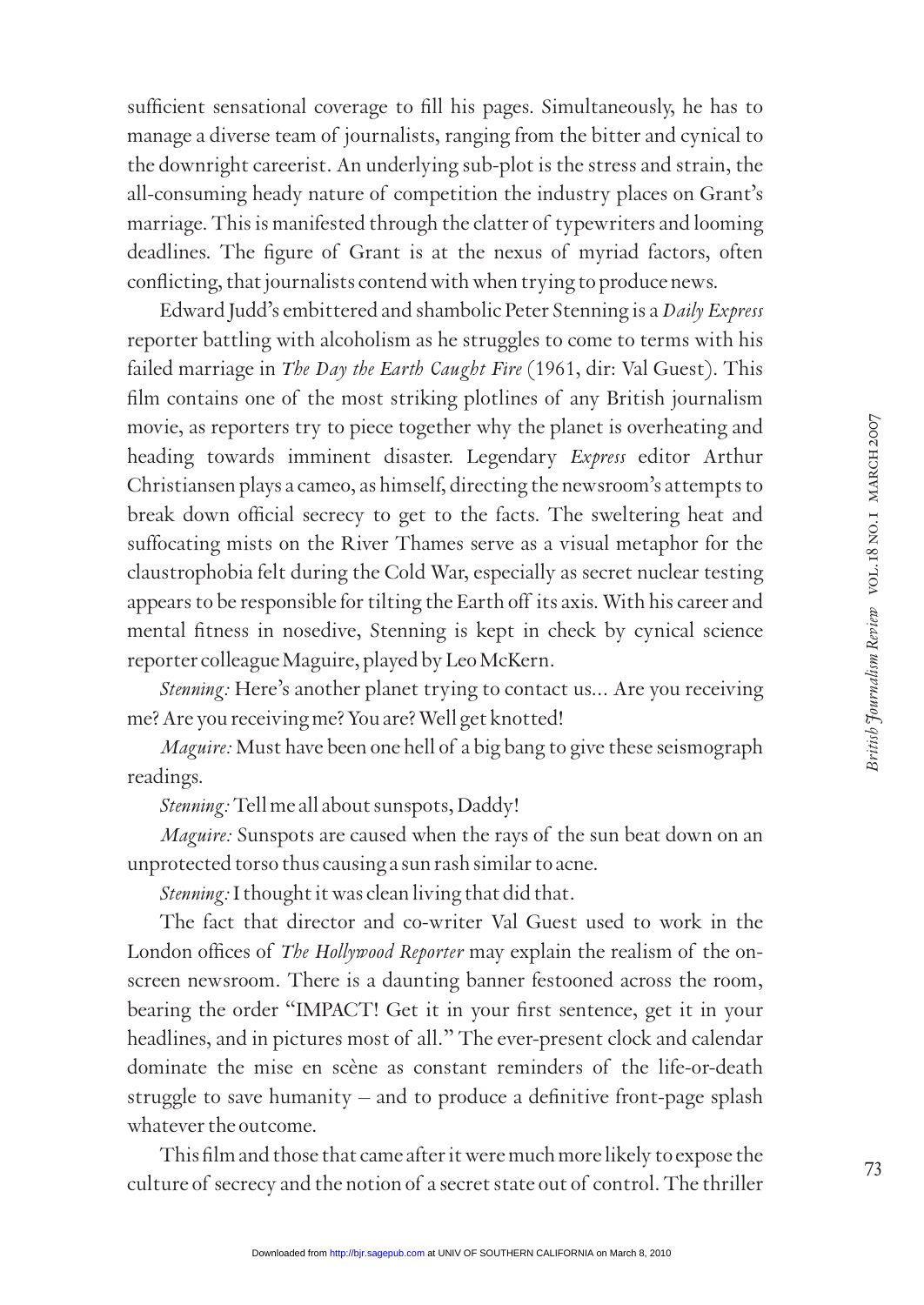*Defence of the Realm*(1985, dir: David Drury) has been likened to the great U.S. paranoia movie *The Parallax View* (1974, dir: Alan J. Pakula) in terms of the journalist having to work like a detective to expose conspiracy at the highest levels. Gabriel Byrne plays driven young reporter Nick Mullen from the *Daily Dispatch*. He stumbles upon a thread linking an MP with a KGB agent. The tone of the film reflected the real hostility to the siting of American nuclear weapons in Britain, and conveyed fears of excessive State secrecy highlighted by the prosecutions of Sarah Tisdall and Clive Ponting under the Official Secrets Act. In the film, Mullen uncovers a terrifying nuclear near-miss, which challenges his initial sceptical and apolitical sensibility. Keeping him in check is his sometime mentor, Vernon Bayliss (Denholm Elliott), who symbolises the hard-drinking, cynical vision of Fleet Street, while also embodying investigative journalistic values increasingly threatened by editors' preference for info-tainment over hard news.

### *Her pants on full view*

There have been too few female journalists in British films, and certainly nothing to match the fast-talking wise-cracking Hildy in *His Girl Friday* (1940, dir: Howard Hawks) – although, admittedly, the role of Hildy was written for and filled by a male actor in stage versions of the original play, *The Front Page*. Though set in Ireland, *Veronica Guerin*(2003, dir: Joel Schumacher) is a UK/U.S./Irish co-production telling the true story of the Irish *Sunday Independent* journalist assassinated by drug dealers. The film has all the characteristics of a war film, the battleground being the streets of Dublin under siege by the scourge of heroin and associated crime. As a female journalist, Guerin (Cate Blanchett) is, on the one hand, depicted as a crusading reporter, while also seen as neglectful to the point of reckless in exposing her husband and child to potential reprisals. Further dichotomies are conveyed in the way Guerin is shown to be fame-hungry and careerdriven, but also prepared to take grave personal risks in the public interest.

Becoming a television journalist is seen as a means to self-improvement by the character Bridget Jones in the eponymous *Bridget Jones's Diary*(2001, dir: Sharon Maguire) and the sequel, *Edge of Reason*. In pursuing her ambition, Bridget (Renée Zellweger) must accept any assignment she is offered, even if it means hurtling down a fireman's pole with her derriere and big pants on full view to the nation. However comical, the film struck a chord with career-conscious young woman at a time when much media appears to